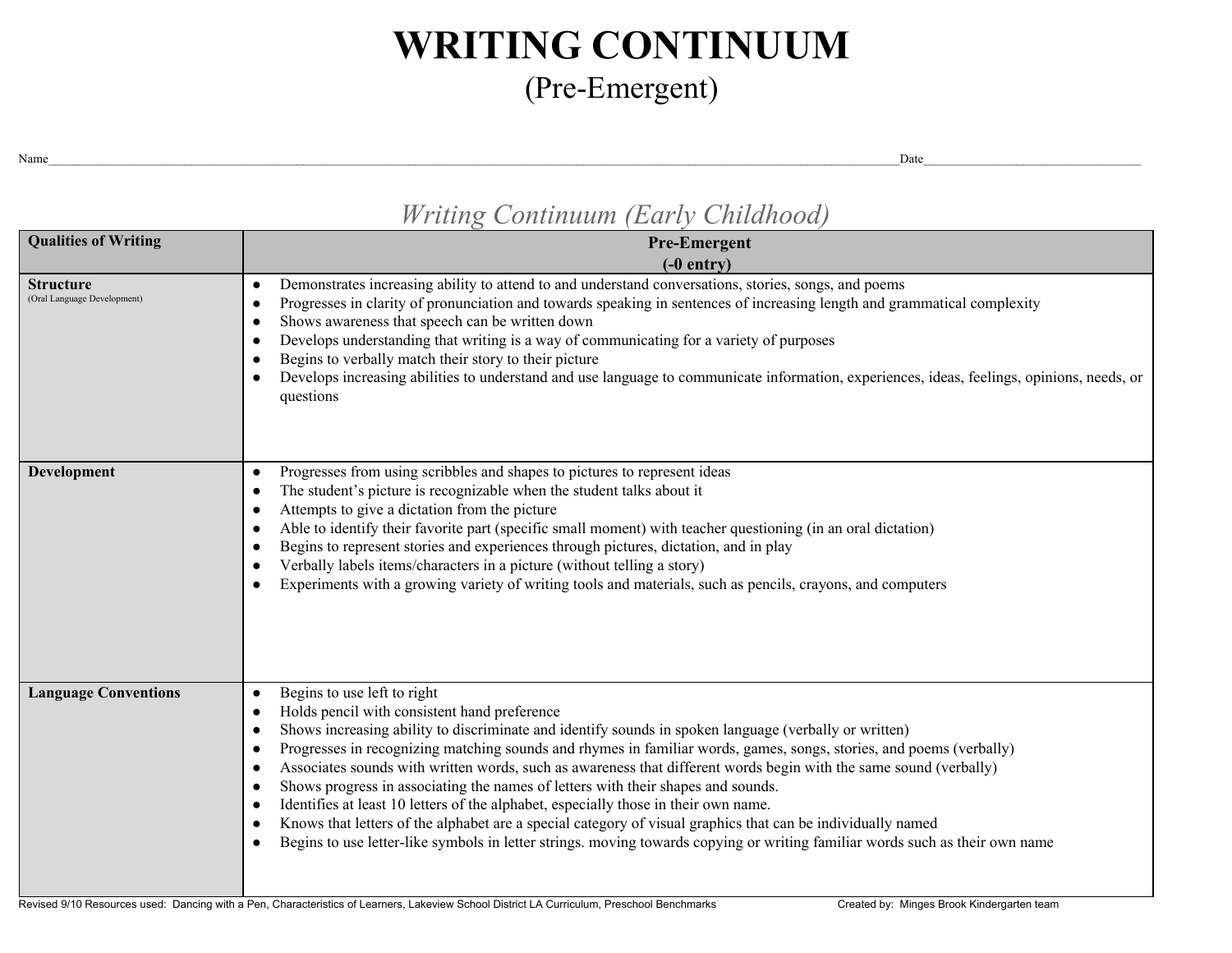# Writing Continuum (Beginning Stage-Kindergarten June)

|                                            | (0)<br>0=Even with help the student<br>demonstrates a lack of grade<br>level skills                                                                                                                                                                                                                                                                                                                                                                                                                                                                                                                                             | $(1-2)$<br>1=With help, the student demonstrates a partial understanding of some of the skills<br>$2$ =The students has become independent with a partial understanding of some skills                                                                                                                                                                                                                                                                                                                                                                                                                                                                                                                                                                                                                                                                                                          |                                                                                                                                                                                                                                                                                                                                                                                                                                                                                                                                                                                                                                                                                                                                                           | (3)<br>3=while writing grade-appropriate material, the student applies most<br>skills                                                                                                                                                                                                                                                                                                                                                                                                                                                                                                                                                                                                                                                                                                                                                                                                                                                                                                                                                                                                                                                                                                    | (4)<br>4=while writing above grade level material, the student applies skills                                                                                                                                                                                                                                                                                                                                                                                                                                                                                                                                                                                                                                                                                                                                                                                                                                                                                                                                                                                                                                                                                                                                                                                                                                                                                                         |
|--------------------------------------------|---------------------------------------------------------------------------------------------------------------------------------------------------------------------------------------------------------------------------------------------------------------------------------------------------------------------------------------------------------------------------------------------------------------------------------------------------------------------------------------------------------------------------------------------------------------------------------------------------------------------------------|-------------------------------------------------------------------------------------------------------------------------------------------------------------------------------------------------------------------------------------------------------------------------------------------------------------------------------------------------------------------------------------------------------------------------------------------------------------------------------------------------------------------------------------------------------------------------------------------------------------------------------------------------------------------------------------------------------------------------------------------------------------------------------------------------------------------------------------------------------------------------------------------------|-----------------------------------------------------------------------------------------------------------------------------------------------------------------------------------------------------------------------------------------------------------------------------------------------------------------------------------------------------------------------------------------------------------------------------------------------------------------------------------------------------------------------------------------------------------------------------------------------------------------------------------------------------------------------------------------------------------------------------------------------------------|------------------------------------------------------------------------------------------------------------------------------------------------------------------------------------------------------------------------------------------------------------------------------------------------------------------------------------------------------------------------------------------------------------------------------------------------------------------------------------------------------------------------------------------------------------------------------------------------------------------------------------------------------------------------------------------------------------------------------------------------------------------------------------------------------------------------------------------------------------------------------------------------------------------------------------------------------------------------------------------------------------------------------------------------------------------------------------------------------------------------------------------------------------------------------------------|---------------------------------------------------------------------------------------------------------------------------------------------------------------------------------------------------------------------------------------------------------------------------------------------------------------------------------------------------------------------------------------------------------------------------------------------------------------------------------------------------------------------------------------------------------------------------------------------------------------------------------------------------------------------------------------------------------------------------------------------------------------------------------------------------------------------------------------------------------------------------------------------------------------------------------------------------------------------------------------------------------------------------------------------------------------------------------------------------------------------------------------------------------------------------------------------------------------------------------------------------------------------------------------------------------------------------------------------------------------------------------------|
| <b>Qualities of</b><br>Writing             | <b>Emergent</b>                                                                                                                                                                                                                                                                                                                                                                                                                                                                                                                                                                                                                 | Emergent                                                                                                                                                                                                                                                                                                                                                                                                                                                                                                                                                                                                                                                                                                                                                                                                                                                                                        | Emergent                                                                                                                                                                                                                                                                                                                                                                                                                                                                                                                                                                                                                                                                                                                                                  | Emergent                                                                                                                                                                                                                                                                                                                                                                                                                                                                                                                                                                                                                                                                                                                                                                                                                                                                                                                                                                                                                                                                                                                                                                                 | Early 1                                                                                                                                                                                                                                                                                                                                                                                                                                                                                                                                                                                                                                                                                                                                                                                                                                                                                                                                                                                                                                                                                                                                                                                                                                                                                                                                                                               |
|                                            | $(0$ entry)                                                                                                                                                                                                                                                                                                                                                                                                                                                                                                                                                                                                                     | $(0.25 - October of K)$                                                                                                                                                                                                                                                                                                                                                                                                                                                                                                                                                                                                                                                                                                                                                                                                                                                                         | $(0.5$ - January of K)                                                                                                                                                                                                                                                                                                                                                                                                                                                                                                                                                                                                                                                                                                                                    | $(0.75 - March-June of K)$                                                                                                                                                                                                                                                                                                                                                                                                                                                                                                                                                                                                                                                                                                                                                                                                                                                                                                                                                                                                                                                                                                                                                               | $(1.0$ -June of K)                                                                                                                                                                                                                                                                                                                                                                                                                                                                                                                                                                                                                                                                                                                                                                                                                                                                                                                                                                                                                                                                                                                                                                                                                                                                                                                                                                    |
| Writing<br><b>Process</b>                  | <b>PLANNING</b><br>• Uses background<br>knowledge and personal<br>experiences to generate,<br>explore, and develop ideas<br>for writing (choice)<br><b>DRAFTING</b><br>· Draws pictures, labels,<br>and scribbles to generate<br>and express ideas.<br><b>PUBLISHING/SHARING</b><br>Teacher publishes the<br>writing and supports<br>in creating matching<br>illustration.                                                                                                                                                                                                                                                      | <b>PLANNING</b><br>• Orally rehearses to help choose,<br>clarify, focus and/or expand topics (a<br>memorable/favorite part).<br><b>DRAFTING</b><br>• Creates story/picture match.<br><b>REVISION</b><br>• Can point to the pictures, add on to<br>the pictures, and perhaps label with<br>support<br><b>PUBLISHING/SHARING</b><br>• Students independently illustrates<br>teacher's published writing                                                                                                                                                                                                                                                                                                                                                                                                                                                                                           | <b>PLANNING</b><br>• Draws a few details in plan<br><b>DRAFTING</b><br>• Moves towards writing on their own<br>• Begins to use simple sentence forms<br><b>REVISION</b><br>• Can add on to the pictures, and perhaps<br>label with support<br><b>PUBLISHING/SHARING</b><br>• Teacher publishes the writing<br>• Reads own story back<br>• Orally includes a title when prompted                                                                                                                                                                                                                                                                                                                                                                           | <b>PLANNING</b><br>• Planning sequence with beginning, middle, and end<br><b>DRAFTING</b><br>• Writing includes a full simple sentence with specific nouns (ex. I<br>went swimming in my grandma's pool.).<br>• Tells what is happening (not thinks/feels)<br>• Begins to use speech bubbles<br><b>REVISING</b><br>• Revises plan and adding on to own story.<br>Is able to make corrections when text is read back by the teacher.<br>• Writing for a variety of purposes to communicate own ideas and<br>thoughts to be read by self and others.<br><b>PROOFREADING</b><br>• Checking and correcting learned words for spelling.<br>PUBLISHING/SHARING<br>• Rehearses and shares published piece with audience both in and<br>outside the classroom<br>Explores a variety of digital tools to produce and publish writing in<br>collaboration w/ peers w/ guidance and support from adults.                                                                                                                                                                                                                                                                                            | <b>PLANNING</b><br>• Includes enhanced drawings with many details including characters, setting, and<br>action<br>• Begins to plan with pictures, words (labels), and phrases<br><b>DRAFTING</b><br>• Includes three or more appropriate details/examples/sentences (from prior knowledge<br>and experiences)<br>• Writes with an accurate picture match in sequence<br>• Uses physical descriptions (size, shape, color)<br>• Begins to use sparkle/sound effects<br><b>REVISION</b><br>Reading over writing to check for meaning and make revisions<br>• Inserts information appropriately in text/picture<br><b>PROOFREADING</b><br>• Proofreads independently for what they know<br><b>PUBLISHING/SHARING</b><br>Exploring a variety of digital tools to produce and publish writing, including in<br>collaboration with peers with guidance and support from adults.<br>$\bullet$ Includes a title<br>• Reads and rereads published pieces for fluency                                                                                                                                                                                                                                                                                                                                                                                                                           |
| <b>Text Type</b><br>and<br><b>Purposes</b> | Narrative Texts<br>Uses a combination of<br>drawing and dictating to<br>narrate a simple event<br><b>STRUCTURE</b><br>Begins to draw<br>$\bullet$<br>recognizable pictures.<br><b>DEVELOPMENT</b><br>Is able to tell a story<br>about his or her work<br>through teacher<br>questioning.<br>Understands<br>$\bullet$<br>speech/thoughts can be<br>written down (print<br>holds meaning).<br>Is eager to play at<br>$\bullet$<br>writing.<br><b>LANGUAGE</b><br><b>CONVENTIONS</b><br>Writing includes random<br>$\bullet$<br>letters or words (shows<br>no use of writing<br>conventions or<br>sound-letter<br>correspondence). | Narrative Texts<br><b>STRUCTURE</b><br>Tells a matching story from the<br>$\bullet$<br>picture.<br>$\bullet$<br>Drawings include real-life objects<br>with some details.<br><b>DEVELOPMENT</b><br>Dictates a sentence for scribing.<br>$\bullet$<br>Is able to tell a simple story verbally<br>(staying on topic) without teacher<br>support.<br>The student's work is recognizable,<br>but lacks important detail that is<br>critical to the story.<br>Writing may be incomplete, but<br>$\bullet$<br>includes an oral dictation that holds<br>the reader's attention.<br><b>LANGUAGE CONVENTIONS</b><br>Holds pencil correctly.<br>$\bullet$<br>Shows some knowledge of alphabet<br>$\bullet$<br>through attempting some letter<br>forms to represent message.<br>Writing shows some use of writing<br>$\bullet$<br>conventions or sound-letter<br>correspondence.<br>Follows directionality. | Narrative Texts<br>Uses a combination of drawing, dictating,<br>and writing to narrate a single event.<br><b>STRUCTURE</b><br>• Writing is on topic.<br><b>DEVELOPMENT</b><br>• Writing is attempted, but sentences and<br>vocabulary may be simple with limited<br>vocabulary, description, etc. (A general<br>thought).<br>• Details and examples may be limited<br>(one or less)<br><b>LANGUAGE DEVELOPMENT</b><br>• Most words are represented with one or<br>more sounds.<br>• Begins to spell some simple words<br>correctly.<br><b>Opinion Texts</b><br>Tells the name of a book they are<br>writing about<br>Informational/Explanatory Texts<br>• Uses a combination of drawing,<br>dictating, and writing.<br>Naming what they are writing about | Narrative Texts<br>Uses a combination of drawing and writing to narrate a single event.<br><b>STRUCTURE</b><br>Writing is on topic and shows development of a topic w/ clear<br>$\bullet$<br>details and examples (2 or more)<br>• Narrows topic to 1 specific event<br>Provide some sense of closure<br>Provides a reaction to what happened<br><b>DEVELOPMENT</b><br>• Development of a topic with clear details and examples (two or<br>more).<br>• Retells an important event in his/her life.<br>• Tells who and what and includes one of the following (when,<br>where, why, or how).<br>• Working towards two or more sentences that are linked in meaning.<br>• Adds on to story.<br>$\bullet$ Includes a title<br><b>LANGUAGE CONVENTIONS</b><br>Begins to use spaces between words<br>$\bullet$<br>The writing demonstrates knowledge of sound-letter<br>$\bullet$<br>correspondence (2 or more sounds in each word).<br><b>Opinion Texts</b><br>States an opinion or preference about the books (e.g. My favorite<br>books is)<br>Informational/Explanatory Texts<br>Writes 1-3 related sentences about an informational topic.<br>Supplying some information about the topic | Narrative Texts<br>Uses a combination of drawing and writing to narrate a single event<br><b>STRUCTURE</b><br>· Writes with a focused, narrowed topic independently<br>• Recounts two or more appropriately sequenced events<br>• Provides a sense of closure (i.e. a reaction to what happened. Ex. "I felt")<br>• Begins to use transition words such as then, first, next<br><b>DEVELOPMENT</b><br>• Includes some details regarding what happened<br>• Tells who, what when, why and how to elaborate<br>• Taking risks with new words.<br><b>LANGUAGE CONVENTIONS</b><br>• Consistently demonstrates knowledge of sound-letter<br>correspondence (most consonant sounds and some vowels).<br>• Includes spacing between words consistently.<br>• Can differentiate between capital and lowercase letters<br>• Use capitalization with a pronoun "I"<br>• Attempts to use full stops/punctuation $(?,!,)$<br>• Spells an increasing number of words accurately (about 25).<br>• Writes legibly in correct formation.<br><b>Opinion Texts</b><br>Introduces the topic or naming the books they are writing about<br>$\bullet$<br>States an opinion<br>Supplies a reason for the opinion<br>Provided some sense of closure<br>Informational/Explanatory Texts<br>• Names a topic<br>Supplies some facts about the topic<br>$\bullet$<br>Provides some sense of closure<br>$\bullet$ |
| Research                                   |                                                                                                                                                                                                                                                                                                                                                                                                                                                                                                                                                                                                                                 |                                                                                                                                                                                                                                                                                                                                                                                                                                                                                                                                                                                                                                                                                                                                                                                                                                                                                                 | • Creates illustrations that match text.<br>• Participates in shared research and<br>writing projects (e.g., explore a book and<br>express an opinion about it)                                                                                                                                                                                                                                                                                                                                                                                                                                                                                                                                                                                           | • Participates in shared research and writing projects (e.g. explore a<br>number of books by a favorite author and express opinions about<br>them).                                                                                                                                                                                                                                                                                                                                                                                                                                                                                                                                                                                                                                                                                                                                                                                                                                                                                                                                                                                                                                      | Participates in shared research and writing projects (e.g. explore a number of "how<br>to" books on a given topic and use them to write a sequence of instructions)<br>Recalling information from experience or gathering information from provided<br>sources to answer a question with guidance and support from adults.                                                                                                                                                                                                                                                                                                                                                                                                                                                                                                                                                                                                                                                                                                                                                                                                                                                                                                                                                                                                                                                            |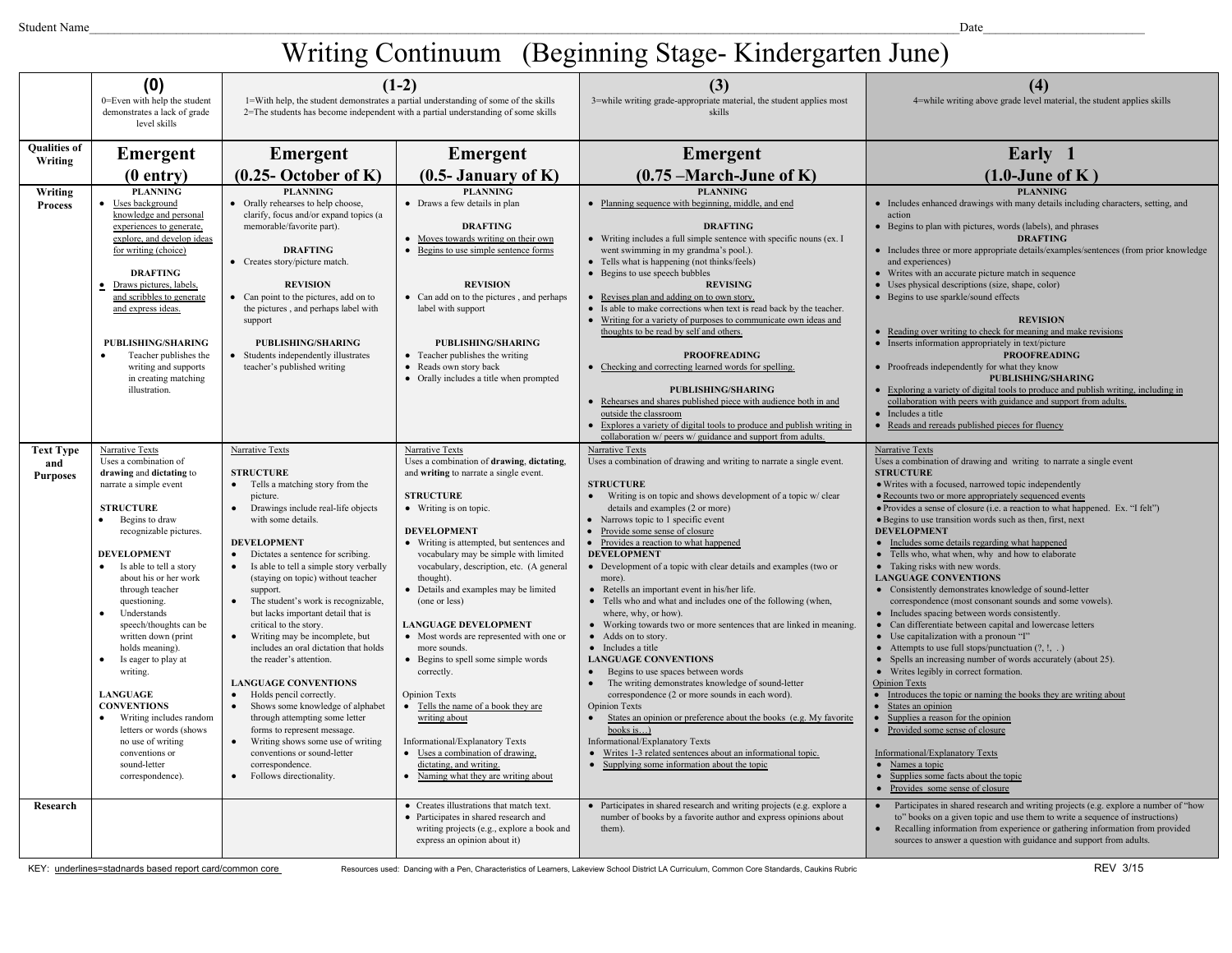#### Writing Rubric and Continuum  $(1<sup>st</sup> Grade Oct-1<sup>st</sup> Grade June)$

|                                 |                                                                                                                                                                    | $(1-2)$                                                                                                                                                                  | (3)                                                                                                                                                                             | (4)                                                                                                                                                                                         |
|---------------------------------|--------------------------------------------------------------------------------------------------------------------------------------------------------------------|--------------------------------------------------------------------------------------------------------------------------------------------------------------------------|---------------------------------------------------------------------------------------------------------------------------------------------------------------------------------|---------------------------------------------------------------------------------------------------------------------------------------------------------------------------------------------|
|                                 |                                                                                                                                                                    | 1=With help, the student demonstrates a partial understanding of some of the skills<br>2=The students has become independent with a partial understanding of some skills | 3=while writing grade-appropriate material, the student applies most<br>skills                                                                                                  | 4=while writing above grade level material, the student applies skills                                                                                                                      |
|                                 | Early 2                                                                                                                                                            | Early 3                                                                                                                                                                  | Early 4                                                                                                                                                                         | <b>Fluent 1</b>                                                                                                                                                                             |
| <b>Qualities of Writing</b>     | $(1.25 - Oct. of 1st)$                                                                                                                                             | $(1.5 - Jan. of 1st)$                                                                                                                                                    | $(1.75 - March of 1st)$                                                                                                                                                         | $(2.0$ -June of $1nd$                                                                                                                                                                       |
|                                 | <b>CONTENT AND IDEAS</b>                                                                                                                                           | <b>CONTENT AND IDEAS</b>                                                                                                                                                 | <b>CONTENT AND IDEAS</b>                                                                                                                                                        | <b>CONTENT AND IDEAS</b>                                                                                                                                                                    |
| <b>Writing Process</b>          | Generates/selects "small moments" topics generally                                                                                                                 | • Selects Topic that is narrow and manageable                                                                                                                            | • Generates/selects "small moments" topics generally based on own world experience                                                                                              | • Knows how to groups ideas on a topic.                                                                                                                                                     |
| (Includes Content and Ideas,    | based on own world experience                                                                                                                                      | • Retelling an event in his or her life                                                                                                                                  | · Uses interesting beginning, expanded middle and succinct end.                                                                                                                 | • Generating/selecting from a wide range of topics                                                                                                                                          |
| Organization, Style and Voice,  | Using at least 3-4 linked actions in a short, familiar<br>event                                                                                                    | • Orally rehearses with teachers and peers to clarify ideas,<br>audience,                                                                                                | • Writes for a longer period of time (stays with one story taking it through the whole process)<br>• Beginning to show rather than tell                                         | • Using form and purpose in order to help structure the plan.<br>• Selecting details and examples that are the most significant to the                                                      |
| Conventions)                    | Continues to look for meaning in own writing by                                                                                                                    | • and purpose                                                                                                                                                            | • Reads over own writing to check for meaning and make revisions                                                                                                                | $\bullet$ topic                                                                                                                                                                             |
|                                 | Rereading.<br>· Revises writing to make meaning clear                                                                                                              | • Develops a setting in their plan and in writing<br>• Uses significant detail that supports the main idea.                                                              | • Showing a beginning awareness of the reader/audience<br><b>ORGANIZATION</b>                                                                                                   | • Rereading for meaning, audience and purpose<br>• Adding/Deleting detail to clarify meaning and enhance writing                                                                            |
|                                 | • Beginning to understand that writing is a process.                                                                                                               | • Expects and applies constructive feedback/questions                                                                                                                    | • Explores a variety of ways to plan based on understanding of forming intentions.                                                                                              | • Communicating clear main points                                                                                                                                                           |
| (underlines items from writing) | · Understands and uses what they are practicing as a                                                                                                               | from others throughout the writing process.                                                                                                                              | • Planning with a series of pictures (expanded middle)                                                                                                                          | • Expanding middle of the story                                                                                                                                                             |
| of SBR)                         | writer<br><b>ORGANIZATION</b>                                                                                                                                      | • Writes for a variety of purposes.<br>• Begins to choose alternate catchy titles                                                                                        | • Uses chronological sequence over a short period of time<br>• Adding details to plan and inserting information appropriately in text                                           | • Creates a sense of the whole story (character, setting, conflict, sequence of events, and<br>resolution)                                                                                  |
|                                 | Planning with pictures, labels, words and phrases                                                                                                                  | <b>ORGANIZATION</b>                                                                                                                                                      | <b>STYLE AND VOICE</b>                                                                                                                                                          | • Ask questions of other writers in order to confirm choices and make revisions to clarify                                                                                                  |
|                                 | · Uses plan as a flexible guide for writing.<br>• Inserts information appropriately in text.                                                                       | • Telling a story through a sequencing of events<br>· Planning with pictures, words and phrases                                                                          | • Begins to use humor and sparkle<br>• Using simple transitions (i.e. before, after, now and finally)                                                                           | meaning.<br><b>ORGANIZATION</b>                                                                                                                                                             |
|                                 |                                                                                                                                                                    | <b>STYLE AND VOICE</b>                                                                                                                                                   | • Maintains consistent tense                                                                                                                                                    | · Using some visual tools for planning (brainstorm, list, web graphic organizer)                                                                                                            |
|                                 | <b>STYLE AND VOICE</b>                                                                                                                                             | • Using a simple lead such as time or place using simple                                                                                                                 | · Using physical descriptions (size, shape, color)                                                                                                                              | • Groups ideas on a topic to form paragraphs (2 or more).                                                                                                                                   |
|                                 | · *Beginning to use simple sentence forms with different<br>sentence beginnings.                                                                                   | sentence forms<br>• Able to insert information into the text.                                                                                                            | • Beginning to use creative language<br>• Using first person point of view                                                                                                      | <b>STYLE AND VOICE</b><br>· Demonstrating the difference between revision and proofreading.                                                                                                 |
|                                 | · Using personal, possessive and indefinite pronouns                                                                                                               | • Providing a sense of closure                                                                                                                                           | • Begins to use a variety of techniques to include detail (active verbs, specific nouns,                                                                                        | • Beginning to acquire toe "language of the writer" (Lead, tone, voice, dialogue, onomatopoeia,                                                                                             |
|                                 | (e.g., I, me, my, they them their, everyone, everything)                                                                                                           | • Uses Speech Bubbles<br>• Starts sentences with phrases and clauses.                                                                                                    | onomatopoeia, dialogue)                                                                                                                                                         | details, story language)                                                                                                                                                                    |
|                                 | • Uses descriptive detail (uses senses to paint a picture<br>for the reader).                                                                                      | • Chooses words to make meaning clear.                                                                                                                                   | • Uses common, proper and possessive nouns<br>• Using verbs to convey a sense of past, present and future (yesterday, today, tomorrow)                                          | • Engaging the reader and evoking some emotion<br>• Studies the work of authors to find examples of good writing techniques to replicate.                                                   |
|                                 | · Writes with specific verbs. (moving from going, went,                                                                                                            | · Includes some indirect speech, e.g., Mary said                                                                                                                         | • Using frequently occurring conjunctions (but, or, so because)                                                                                                                 | · Using leads such as using sound, question to establish a situation/time/place                                                                                                             |
|                                 | to hopped, danced)<br>• Using simple sentences                                                                                                                     | · Includes a greater range of verbs: "shrieked," "yelled".<br>· Using singular and plural nouns with matching verbs in                                                   | • Using frequently occurring prepositions (during, beyond, toward)<br><b>CONVENTIONS</b>                                                                                        | · Providing a sense of closure/reflective statement<br>• Begins to show individual style - adds humor and personality.                                                                      |
|                                 | • Provides a sense of closure (provide a reaction to what                                                                                                          | basic sentences (e.g., He hops: We hop)                                                                                                                                  | • Checking and correcting writing based on learned punctuation and capitalization                                                                                               | <b>CONVENTIONS</b>                                                                                                                                                                          |
|                                 | happened, "I felt happy".)<br>· Using physical descriptions (size, shape, color)                                                                                   | • Uses frequently occurring adjectives<br>• Begins to use sounds effects.                                                                                                | • Spells essential words/given spelling words correctly in writing. (about 75)<br>• Realizes the audience expects to see a correct script and proofreads independently for what | • Checking and correcting spelling, capitulation, punctuation and word usage by using<br>appropriate resources                                                                              |
|                                 | · Uses senses to enhance description.                                                                                                                              |                                                                                                                                                                          | they know.                                                                                                                                                                      | • Using commas in dates and to separate single words in a series                                                                                                                            |
|                                 | <b>CONVENTIONS</b>                                                                                                                                                 | <b>CONVENTIONS</b>                                                                                                                                                       | · Using conventional spelling for words with common spelling patterns and for frequently                                                                                        | • Spells about 150 essential words correctly in writing.<br>• Generalize learned spelling patterns                                                                                          |
|                                 | • Checks spelling approximations including consonants,<br>medial, sounds, vowel blends, plurals.                                                                   | • Using Punctuation for sentences (period, question mark,<br>exclamation mark)                                                                                           | occurring irregular words<br>• Spelling untaught words phonetically, drawing on phonemic awareness and spelling                                                                 | • Using punctuation to show feeling (exclamation, ellipses, BIG letters)                                                                                                                    |
|                                 | • Applying spelling patterns (onset and rime-bat, cat:                                                                                                             | • *Selects and maintains correct tense.                                                                                                                                  | conventions.                                                                                                                                                                    | • Capitalizing holidays, product names and geographic names                                                                                                                                 |
|                                 | short vowel patterns- Hat)<br>Attempts spelling of unknown words by taking risks.                                                                                  | · Writes legibly in correct formation.<br>• Spells essential words/given spelling words correctly in                                                                     | • Printing all upper and lower case letters<br>• Adds word endings accurately (s, ed, ing).                                                                                     | • Using an apostrophe to form contractions and frequently occurring possessives<br>• PUBLISHING                                                                                             |
|                                 | · Begins to use known essential words when writing.                                                                                                                | writing. (about 50)                                                                                                                                                      | • Capitalizing dates and names of people                                                                                                                                        | • Selecting text to be published and shared with others                                                                                                                                     |
|                                 | (about 30)<br>· Uses full stops/punctuation (?, !, .)                                                                                                              | • Confers with teacher to set proofreading goals<br>· Proofreading, Checking and correcting writing based on                                                             | <b>PUBLISHING</b><br>• Selecting text to be published and shared with others.                                                                                                   | · Planning and rehearsing for sharing pieces that are intended to be delivered orally.<br>• Exploring a variety of digital tools to produce and publish writing, including in collaboration |
|                                 | • Attempting to use capitalization (beginning of a                                                                                                                 | learned punctuation and capitalization                                                                                                                                   | • Makes decisions about how own text will be published                                                                                                                          | with peers with guidance from adults.                                                                                                                                                       |
|                                 | sentence or an important name).                                                                                                                                    | <b>PUBLISHING</b>                                                                                                                                                        | • Shares text with audiences both inside and outside the classroom                                                                                                              | • Realizes the audience expects to see a correct script and proofreads independently for what they                                                                                          |
|                                 | PUBLISHING/SHARING                                                                                                                                                 | · Exploring a variety of digital tools<br>· Presenting text with varied, detailed illustrations that                                                                     | · Giving and receiving feedback from audience.<br>• Exploring a variety of digital tools to produce and publish writing,                                                        | know                                                                                                                                                                                        |
|                                 | Sharing published piece with audience(s) in the                                                                                                                    | match text                                                                                                                                                               | • including in collaboration with peers and guidance and support from adults.                                                                                                   |                                                                                                                                                                                             |
|                                 | classroom<br>· Understands that texts need further work before                                                                                                     |                                                                                                                                                                          |                                                                                                                                                                                 |                                                                                                                                                                                             |
|                                 | reaching the audience                                                                                                                                              |                                                                                                                                                                          |                                                                                                                                                                                 |                                                                                                                                                                                             |
|                                 | Realizes the audience expects to see correct script                                                                                                                |                                                                                                                                                                          |                                                                                                                                                                                 |                                                                                                                                                                                             |
|                                 | · Makes decisions about how text will be published                                                                                                                 |                                                                                                                                                                          |                                                                                                                                                                                 |                                                                                                                                                                                             |
|                                 |                                                                                                                                                                    |                                                                                                                                                                          |                                                                                                                                                                                 |                                                                                                                                                                                             |
|                                 |                                                                                                                                                                    |                                                                                                                                                                          |                                                                                                                                                                                 |                                                                                                                                                                                             |
|                                 |                                                                                                                                                                    |                                                                                                                                                                          |                                                                                                                                                                                 |                                                                                                                                                                                             |
| <b>Text Type and Purposes</b>   | <b>Opinion Texts</b>                                                                                                                                               |                                                                                                                                                                          | <b>Opinion Texts</b>                                                                                                                                                            | <b>Opinion Texts</b>                                                                                                                                                                        |
|                                 | Using a combination of drawing, dictating and writing                                                                                                              |                                                                                                                                                                          | Continue E 2                                                                                                                                                                    | Continue E 2                                                                                                                                                                                |
| (from writing SBR)              | Telling a reader the topic or the name of the book they are writing about<br>Stating an opinion or preference about the topic of a book (e.g. My favorite book is) |                                                                                                                                                                          | Informational/Explanatory Texts                                                                                                                                                 | Informational/Explanatory Texts                                                                                                                                                             |
|                                 | Using linking words (e.g., because, and, also) to connect opinion and reasons                                                                                      |                                                                                                                                                                          | • Naming a topic                                                                                                                                                                | • Introducing a topic                                                                                                                                                                       |
|                                 | • Providing a concluding statement or section                                                                                                                      |                                                                                                                                                                          | • supplying some facts about the topic<br>• Providing some sense of closure                                                                                                     | • Using facts and definitions to develop points<br>· Providing a concluding statement or section                                                                                            |
|                                 | Informational/Explanatory Texts                                                                                                                                    |                                                                                                                                                                          |                                                                                                                                                                                 |                                                                                                                                                                                             |
|                                 | • Using a combination of drawing, dictating and writing<br>• Naming what they are writing about                                                                    |                                                                                                                                                                          | Narrative Texts                                                                                                                                                                 | Narrative Texts                                                                                                                                                                             |
|                                 | • Supplying some information about the topic                                                                                                                       |                                                                                                                                                                          | • Recounting two or more appropriately sequenced events<br>• Including some details regarding what happened                                                                     | • Recounting a well elaborated event or short sequence of events<br>• Including details to describe actions, thoughts and feelings                                                          |
|                                 | Providing some sense of closure<br>$\bullet$                                                                                                                       |                                                                                                                                                                          | • Using temporal words to signal event order                                                                                                                                    | • Using temporal words to signal event order                                                                                                                                                |
|                                 | Narrative Texts                                                                                                                                                    |                                                                                                                                                                          | • * Providing some sense of closure                                                                                                                                             | • Providing a sense of closure                                                                                                                                                              |
|                                 | · Using a combination of drawing, dictating and writing                                                                                                            |                                                                                                                                                                          |                                                                                                                                                                                 |                                                                                                                                                                                             |
|                                 | • Telling about the event in the order in which they occurred                                                                                                      |                                                                                                                                                                          |                                                                                                                                                                                 |                                                                                                                                                                                             |
|                                 | providing a reaction to what happened.<br>Recounting two or more appropriately sequenced events                                                                    |                                                                                                                                                                          |                                                                                                                                                                                 |                                                                                                                                                                                             |
|                                 | Including some details regarding what happened                                                                                                                     |                                                                                                                                                                          |                                                                                                                                                                                 |                                                                                                                                                                                             |
|                                 | • Using temporal words to signal event order<br>• Providing some sense of closure                                                                                  |                                                                                                                                                                          |                                                                                                                                                                                 |                                                                                                                                                                                             |
| Research                        | • Exploring at least 1-2 "how to" books on a given topic                                                                                                           | Using "how to" books to begin to write a sequence of                                                                                                                     | • Exploring a number of "how to" books on a given topic and use them to write a sequence of                                                                                     | • Reading a number of books on a single topic to produce a report                                                                                                                           |
|                                 | • Recording science observations                                                                                                                                   | instructions.<br>Reading a number of books on a single topic to produce                                                                                                  | instructions<br>• Recalling information from experiences or gathering information from provided sources to                                                                      | • Recording science observations                                                                                                                                                            |
| (from writing SBR)              |                                                                                                                                                                    | a report                                                                                                                                                                 | answer a question with guidance and support from adults.                                                                                                                        | • Recalling information from experiences for gathering information form provided sources to<br>answer a question                                                                            |
|                                 |                                                                                                                                                                    |                                                                                                                                                                          |                                                                                                                                                                                 |                                                                                                                                                                                             |
| KEY: underlines=common core     |                                                                                                                                                                    |                                                                                                                                                                          | Resources used: Dancing with a Pen, Characteristics of Learners, Lakeview School District LA Curriculum, Common Core Standards                                                  | <b>REV 3/15</b>                                                                                                                                                                             |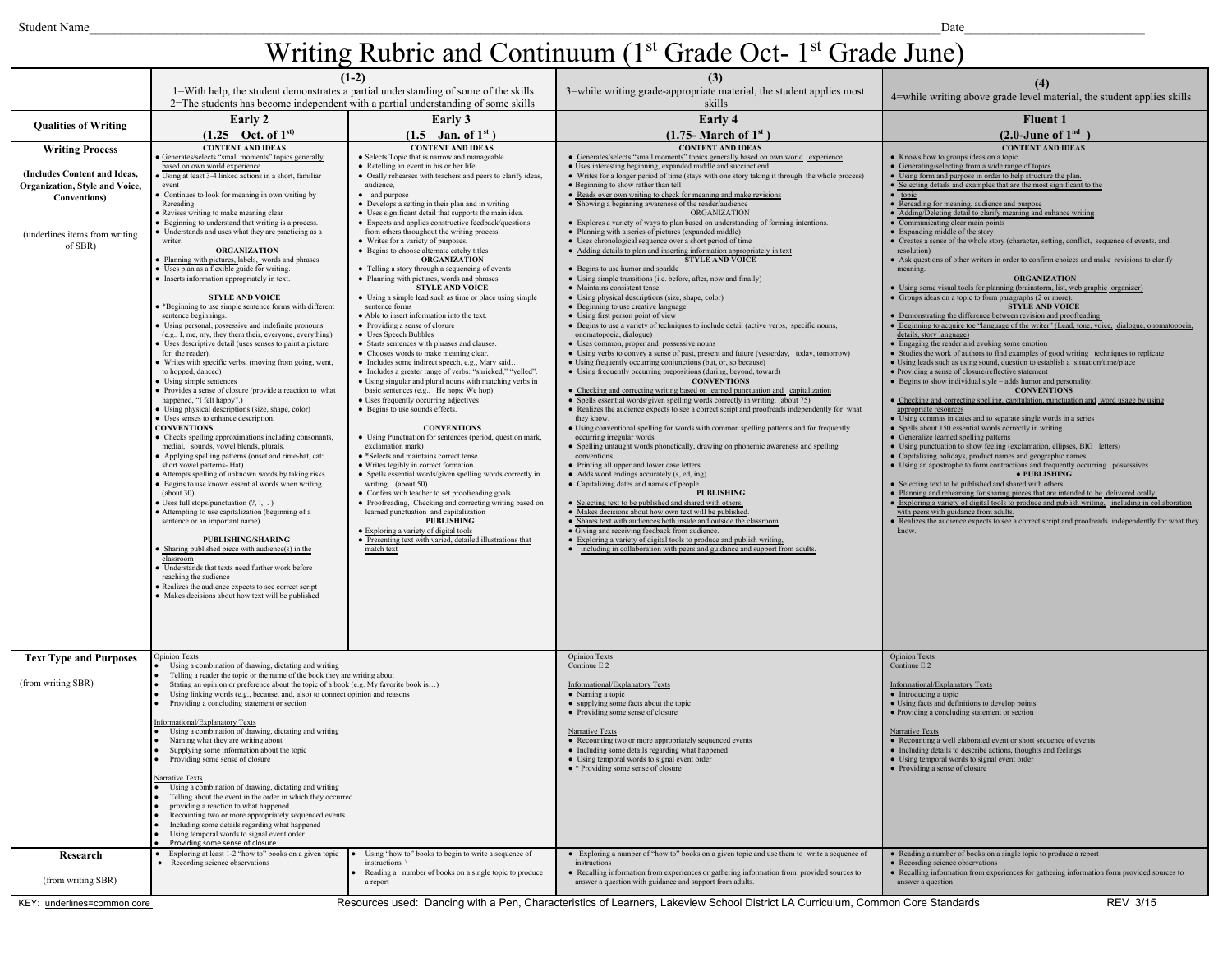### Writing Rubric and Continuum  $(2<sup>nd</sup>$  Grade September-  $3<sup>rd</sup>$  Grade October)

|                                                                                                                                                                                                          | О<br>$(1-2)$<br>1=With help, the student demonstrates a partial understanding of some of the skills<br>2=The students has become independent with a partial understanding of some<br>skills                                                                                                                                                                                                                                                                                                                                                                                                                                                                                                                                                                                                                                                                                                                                                                                                                                                                                                                                                                                                                                                                                                                                                                                                                                              |                                                                                                                                                                                                                                                                                                                                                                                                                                                                                                                                                                                                                                                                                                                                                                                                                                                                                                                                                                                                                                                                                                                                                                                                                                                                                                                                                                                                                                                                                                                                                                                                                                                                                                                                                                                                                                                                                                                                                                                              | (3)<br>3=while writing grade-appropriate material, the student<br>applies most skills                                                                                                                                                                                                                                                                                                                                                                                                                                                                                                                                                                                                                                                                                                                                                                                                                                                                                                                                                                                                                                                                                                                                                                                                                                                                                                                                                                                                                                                                                                                                                                                                                                                                                                                                                                                                                                                                                                                                                                                                                                                                                                                                                                                                                                                                                                                                                                                                                                                                                                                                                                                                                                                                                                                      | (4)<br>4 = while writing above grade level material, the student applies skills                                                                                                                                                                                                                                                                                                                                                                                                                                                                                                                                                                                                                                                                                                                                                                                                                                                                                                                                                                                                                                                                                                                                                                                                                                                                                                                                                                                                                                                                                                                                                                                                                                                                                                                                                                                                                                                                                                                                                                                                                                                                                                                                                                                                                                                                                                                                                                                                                                                                                                                                                                                                                                                                                                                                                                                                                                                                                                                                                                                                                                                                                                                                                                                                                                                                                                                                                                                                                                                                                                                                                                                                                                                                                                                                                               |
|----------------------------------------------------------------------------------------------------------------------------------------------------------------------------------------------------------|------------------------------------------------------------------------------------------------------------------------------------------------------------------------------------------------------------------------------------------------------------------------------------------------------------------------------------------------------------------------------------------------------------------------------------------------------------------------------------------------------------------------------------------------------------------------------------------------------------------------------------------------------------------------------------------------------------------------------------------------------------------------------------------------------------------------------------------------------------------------------------------------------------------------------------------------------------------------------------------------------------------------------------------------------------------------------------------------------------------------------------------------------------------------------------------------------------------------------------------------------------------------------------------------------------------------------------------------------------------------------------------------------------------------------------------|----------------------------------------------------------------------------------------------------------------------------------------------------------------------------------------------------------------------------------------------------------------------------------------------------------------------------------------------------------------------------------------------------------------------------------------------------------------------------------------------------------------------------------------------------------------------------------------------------------------------------------------------------------------------------------------------------------------------------------------------------------------------------------------------------------------------------------------------------------------------------------------------------------------------------------------------------------------------------------------------------------------------------------------------------------------------------------------------------------------------------------------------------------------------------------------------------------------------------------------------------------------------------------------------------------------------------------------------------------------------------------------------------------------------------------------------------------------------------------------------------------------------------------------------------------------------------------------------------------------------------------------------------------------------------------------------------------------------------------------------------------------------------------------------------------------------------------------------------------------------------------------------------------------------------------------------------------------------------------------------|------------------------------------------------------------------------------------------------------------------------------------------------------------------------------------------------------------------------------------------------------------------------------------------------------------------------------------------------------------------------------------------------------------------------------------------------------------------------------------------------------------------------------------------------------------------------------------------------------------------------------------------------------------------------------------------------------------------------------------------------------------------------------------------------------------------------------------------------------------------------------------------------------------------------------------------------------------------------------------------------------------------------------------------------------------------------------------------------------------------------------------------------------------------------------------------------------------------------------------------------------------------------------------------------------------------------------------------------------------------------------------------------------------------------------------------------------------------------------------------------------------------------------------------------------------------------------------------------------------------------------------------------------------------------------------------------------------------------------------------------------------------------------------------------------------------------------------------------------------------------------------------------------------------------------------------------------------------------------------------------------------------------------------------------------------------------------------------------------------------------------------------------------------------------------------------------------------------------------------------------------------------------------------------------------------------------------------------------------------------------------------------------------------------------------------------------------------------------------------------------------------------------------------------------------------------------------------------------------------------------------------------------------------------------------------------------------------------------------------------------------------------------------------------------------------|-----------------------------------------------------------------------------------------------------------------------------------------------------------------------------------------------------------------------------------------------------------------------------------------------------------------------------------------------------------------------------------------------------------------------------------------------------------------------------------------------------------------------------------------------------------------------------------------------------------------------------------------------------------------------------------------------------------------------------------------------------------------------------------------------------------------------------------------------------------------------------------------------------------------------------------------------------------------------------------------------------------------------------------------------------------------------------------------------------------------------------------------------------------------------------------------------------------------------------------------------------------------------------------------------------------------------------------------------------------------------------------------------------------------------------------------------------------------------------------------------------------------------------------------------------------------------------------------------------------------------------------------------------------------------------------------------------------------------------------------------------------------------------------------------------------------------------------------------------------------------------------------------------------------------------------------------------------------------------------------------------------------------------------------------------------------------------------------------------------------------------------------------------------------------------------------------------------------------------------------------------------------------------------------------------------------------------------------------------------------------------------------------------------------------------------------------------------------------------------------------------------------------------------------------------------------------------------------------------------------------------------------------------------------------------------------------------------------------------------------------------------------------------------------------------------------------------------------------------------------------------------------------------------------------------------------------------------------------------------------------------------------------------------------------------------------------------------------------------------------------------------------------------------------------------------------------------------------------------------------------------------------------------------------------------------------------------------------------------------------------------------------------------------------------------------------------------------------------------------------------------------------------------------------------------------------------------------------------------------------------------------------------------------------------------------------------------------------------------------------------------------------------------------------------------------------------------------------------|
| <b>Oualities of</b><br>Writing<br><b>Writing Process</b><br>(Includes Content<br>and Ideas,<br><b>Organization</b> , Style<br>and Voice,<br>Conventions)<br>(underlines items<br>from writing of<br>SBR) | <b>Fluent 2</b><br>1=With help, the student demonstrates a partial understanding of some of the<br>skills<br>$2$ =The students has become independent with a partial understanding of some of the skills<br>$(2.25 - October of 2nd)$<br><b>CONTENT AND IDEAS</b><br>· Orally rehearses to help choose, clarify,<br>focus and/or expand topics (focus on<br>meaning).<br>• Selects what is most significant to the<br>topic.<br>• Includes more incidents in text.<br>• Knows what to leave out of a piece of<br>writing.<br>• Varies detail and includes more<br>inference.<br>• Chooses a title that captures the text.<br><b>ORGANIZATION</b><br>• Plans writing more purposefully.<br>• Uses logical and effective sequential<br>details.<br><b>STYLE AND VOICE</b><br>• Understands that an idea can be stated in<br>more than one way to add affect.<br>• Employs great variety of sentences<br>structures and beginnings.<br>· Enjoys playing with language-some play<br>on words.<br>· Displays individual voice.<br><b>CONVENTIONS</b><br>• Uses phonetic approximations for<br>challenging words.<br>• Uses known essential words when<br>writing<br>• Attempts the spelling of unknown words<br>by taking risks.<br>• Uses some word sources.<br>• Proofreads for learned spelling and<br>conventions with support.<br><b>PUBLISHING</b><br>• Presents writing in different ways.<br>• Selects text to be shared with others. | <b>Fluent 3</b><br>1=With help, the student demonstrates a partial understanding of some of the skills<br>$(2.5 - January of 2nd)$<br><b>CONTENT AND IDEAS</b><br>• Rereading for meaning, audience, AND/OR purpose.<br>• Adding/deleting details to clarify meaning AND/OR<br>enhance writing.<br>· Topics are narrow and manageable.<br><b>ORGANIZATION</b><br>• Revises text to accommodate new ideas and information.<br>• Adds detail to clarify meaning and enhance writing.<br>• Sees revision as different than proofreading.<br>• Knows how to connect ideas.<br>· Plans structure and details before writing.<br>• Uses sequence to shape text.<br>• Revises structure and ideas.<br>• Knows how to connect ideas in text.<br><b>STYLE AND VOICE</b><br>• Strong verbs and specific nouns.<br>• Structured sentences that enhance meaning.<br>• Includes use of humor.<br><b>CONVENTIONS</b><br>• Attempting to check and correct spelling<br>· Uses grade level appropriate spelling patterns (diagraph-e.g.<br>$nt, ng$ ).<br>• Uses the visual strategy of "look", say, name, cover, write,<br>check" technique to practice spelling.<br>• Uses some word sources.<br>· Proofreads for learned spelling and conventions with<br>support.<br>$\bullet$ Working towards $2nd$ grade expectations for grammar,<br>punctuation, and capitalization.<br>· Begins to use capitalizes local geographic names and first<br>word in greeting and closing of a letter.<br>• Beings to use commas after greeting and closing of a<br>friendly letter.<br>• Begins to use some quotation marks in dialogue.<br>• Beings to use colon when writing time.<br>• Begins to use apostrophes when writing time.<br>• Begins to use commas in a series.<br>PUBLISHING.<br>• Selecting text to be published and shared with others.<br>· Uses support from teacher when preparing an error free final<br>copy.<br>· Plans for, rehearses for, and shares pieces that are to be<br>delivered orally. | <b>Fluent 4</b><br>$3$ =While reading grade-appropriate material, the student applies skills $4$ =While reading above grade level material, the student applies skills<br>$(2.75 - March of 2nd)$<br><b>CONTENT AND IDEAS</b><br>Generates/selects topics from a wide range of topics.<br>Selecting details and examples that are the most significant to the topic.<br>Rereading for meaning, audience, and purpose.<br>Adding/deleting details to clarity meaning and enhance writing.<br>Demonstrating the difference between revision and proofreading.<br>Turns a text into another genre.<br>Orally rehearses with teacher and peers to clarify, expand, or plan ideas.<br>Works for accuracy at drafting stage.<br>Knows how to control the reader.<br><b>ORGANIZATION</b><br>Using the form and purpose in order to help structure the plan.<br>Using some visual tools for planning (brainstorm, list, web, graphic<br>organizers)<br>Uses detail and inferences to anticipate and answer the readers' questions.<br>Justifies main idea with supporting details.<br>Portrays main character clearly.<br>Writes for different purposes, to inform, request and entertain.<br>Understand how criticism and analysis can help them improve writing.<br><b>STYLE AND VOICE</b><br>Beginning to acquire the "language of the writer" (lead, tone, voice, dialogue,<br>(onomatopoeia, details, story language).<br>Uses dialogue to develop character (not just dialogue of what was said).<br>Understands writing for a specific audience.<br>Uses an increasing range of structures and transitions.<br>Uses a variety of grammatical structures such as nouns, verbs, proper nouns, and<br>contractions.<br><b>CONVENTIONS</b><br>Checking and correcting spelling, capitalization, punctuation and word usage by<br>using appropriate resources (dictionary, spell check, and word usage)<br>Uses phonetic approximations for challenging words.<br>Uses grade level appropriate spelling patterns (diagraph-e.g., nt,ng).<br>Uses known essential words when writing.<br>Capitalizes local geographic names and first word in greeting and closing of a<br>letter.<br>Uses commas after greeting and closing of a friendly letter.<br>Uses some quotation marks in dialogue.<br>Uses colon when writing time.<br>Uses apostrophes when writing time.<br>Uses commas in a series.<br><b>PUBLISHING</b><br>Exploring a variety of digital tools to produce and publish writing, including in<br>collaboration with peers with guidance and support from adults.<br>Uses support from the teacher when preparing an error free final copy.<br>Seeks feedback from peers.<br>Prepares a legible error free final copy<br>Plans for, rehearses for, and shares pieces that are to be delivered orally. | Fluent 5 (Plus 1)<br>(3.0 June of $2nd - Oct.$ of $3rd$ Grade)<br><b>CONTENT AND IDEAS</b><br>Write routinely over extended time frames (time for research, reflection, and revision) and shorter time frame (a single<br>sitting or a day or two) for a range of discipline-specific tasks, purposes and audiences.<br>Using a variety of strategies in order to generate a sequence and structure ideas (characters, setting, plot, compare/contrast,<br>sequential order, conflict/resolution.<br>Revising based on need to clarify and/or change audience, topic, purpose and/or form<br>Demonstrating revision independently.<br>Maintains a journal/log to collect and explore (record observations, dialogue, and/or descriptions for later use as a basis<br>for informational or literary writing.)<br>Develops topic by deciding what readers are to know, think, or decide (topic, theme, issue).<br>Selects from a wide range of topics.<br>Make decisions about best genre and structure.<br>Considers their audience in making decisions about what to describe explicitly and what to leave to the reader's<br>interpretation<br>Uses knowledge of their audience to make decisions about content, inclusions, and exclusions.<br>$\bullet$<br>Develops a purpose or position statement.<br><b>ORGANIZATION</b><br>Uses visual tools for planning (brainstorm, list, Venn Diagram, graphic organizers).<br>Places relevant information strategically.<br>Organizes information during planning into sections (paragraphs/chapters).<br>Groups ideas on a topic to form paragraphs while drafting<br>Chooses a structure that matches the purpose and audience creating an organization that flows for the reader<br><b>STYLE AND VOICE</b><br>Shares draft with others to receive feedback and make adjustments.<br>Understands reasons for revising writing.<br>Sees need to continually ask self-questions about writing and revise independently.<br>Applies a variety of strategies in order to generate sequence and structure ideas (plot connecting time, setting,<br>conflict/resolution, compare/contrast, sequential order, question/answer, cause/effect).<br>Uses connectives appropriately between sentences and thoughts to show how each relates to and builds upon the one before<br>Uses an inviting lead/introductions to draw in the reader.<br>Provides the reader with a sense of closure/resolution using a satisfying conclusion.<br>Includes some figurative language.<br><b>CONVENTIONS</b><br>Use grade level appropriate spelling patterns (unusual vowel patterns, e.g., aw, ou, oi).<br>Reads like a speller by slowing down and looking at letters and pattern sequences.<br>Uses strategies for changing words to meet conventional spellings.<br>Capitalizes all proper nouns.<br>Capitalizes first word inside quotation marks.<br>Uses period after abbreviation or initial.<br>Uses a comma between the day of the month and year, between city and state.<br>Uses quotation marks in dialogue.<br>Uses apostrophes in possessive nouns.<br>Produces letters in cursive.<br>Maintains consistency in printing or cursive handwriting (size, formation, upper and lower case.)<br><b>PUBLISHING</b><br>Makes choices about which pieces to take to publication and can articulate reasons for the choices.<br>Planning for and creating a published piece that reflects the form, purpose, and audience.<br>Using technology to produce and publish writing (using keyboard skills) as well as interact and collaborate with others with<br>guidance and support from adults.<br>Makes wide use of computer skills in presenting the text to enhance meaning.<br>Initiates support from more knowledgeable others when publishing in a new form.<br>Elicits feedback from intended audience. |
| <b>Text Type and</b><br><b>Purposes</b><br>(from writing SBR)                                                                                                                                            | <b>Narrative Texts</b><br>Recounting at least two<br>appropriately sequenced events<br>Including some details<br>regarding what happened                                                                                                                                                                                                                                                                                                                                                                                                                                                                                                                                                                                                                                                                                                                                                                                                                                                                                                                                                                                                                                                                                                                                                                                                                                                                                                 | <b>Opinion Texts</b><br>Introducing the topic or naming the book<br>they are writing about<br>Stating an opinion<br>Supplying a reason for the opinion<br>$\bullet$<br>$\bullet$<br>Providing some sense of closure<br><b>Informative/Explanatory Texts</b><br>Naming a topic<br>Supplying some facts about the topic<br>Providing some sense of closure<br><b>Narrative Texts</b><br>$\bullet$<br>Recounting two or more appropriately<br>sequenced events with<br>details.<br>Using temporal words to signal event<br>$\bullet$<br>order<br>Providing some sense of closure                                                                                                                                                                                                                                                                                                                                                                                                                                                                                                                                                                                                                                                                                                                                                                                                                                                                                                                                                                                                                                                                                                                                                                                                                                                                                                                                                                                                                | <b>Opinion Texts</b><br>Supplying reasons that support the opinion<br>Using linking words (e.g., because, and, also) to connect opinion and reasons<br>Providing a concluding statement or section<br><b>Informative/Explanatory Texts</b><br>$\bullet$ Introducing a topic (using a lead)<br>Using facts and definitions to develop points<br>Providing a concluding statement or section<br><b>Narrative Texts</b><br>Recounting a well elaborated event or short sequence of events<br>• Including details to describe actions, thoughts, and feelings.                                                                                                                                                                                                                                                                                                                                                                                                                                                                                                                                                                                                                                                                                                                                                                                                                                                                                                                                                                                                                                                                                                                                                                                                                                                                                                                                                                                                                                                                                                                                                                                                                                                                                                                                                                                                                                                                                                                                                                                                                                                                                                                                                                                                                                                 | Listens objectively to other's responses and makes appropriate adjustments for future writing ideas.<br><b>Opinion Texts</b><br>● Creating an organizational structure that lists reasons<br>• Providing reasons that support the opinion<br>● Using linking words and phrases (e.g., because, therefore, since, for example) to connect opinion and reasons<br><b>Informative/Explanatory Texts</b><br>Introducing a topic and group related information together; include illustrations when useful to aiding<br>comprehension<br>● Developing the topic with facts, definitions, and details<br>Sing linking words and phrases (e.g., also, another, and, more, but) to connect ideas within categories of<br>information<br><b>Narrative Texts</b><br>● Establishing a situation and introduce a narrator and/or characters; organize an event sequence that unfolds<br>naturally<br>• Using dialogue and descriptions of actions, thoughts, and feelings to develop experiences and events or show the<br>response of characters to situations<br>• Using temporal words and phrases to signal event order.                                                                                                                                                                                                                                                                                                                                                                                                                                                                                                                                                                                                                                                                                                                                                                                                                                                                                                                                                                                                                                                                                                                                                                                                                                                                                                                                                                                                                                                                                                                                                                                                                                                                                                                                                                                                                                                                                                                                                                                                                                                                                                                                                                                                                                                                                                                                                                                                                                                                                                                                                                                                                                                                                                                              |
| Research<br>(from writing SBR)                                                                                                                                                                           | Begin working towards fluent 3                                                                                                                                                                                                                                                                                                                                                                                                                                                                                                                                                                                                                                                                                                                                                                                                                                                                                                                                                                                                                                                                                                                                                                                                                                                                                                                                                                                                           | Participating in shared research and writing projects by:<br>Exploring a number of "how-to" books on a<br>given topic and use them to write one.                                                                                                                                                                                                                                                                                                                                                                                                                                                                                                                                                                                                                                                                                                                                                                                                                                                                                                                                                                                                                                                                                                                                                                                                                                                                                                                                                                                                                                                                                                                                                                                                                                                                                                                                                                                                                                             | Participating in shared research and writing projects by:<br>Reading a number of books on a single topic to produce a<br>report<br>Recording science observations<br>Recalling information from experiences or gathering<br>information from                                                                                                                                                                                                                                                                                                                                                                                                                                                                                                                                                                                                                                                                                                                                                                                                                                                                                                                                                                                                                                                                                                                                                                                                                                                                                                                                                                                                                                                                                                                                                                                                                                                                                                                                                                                                                                                                                                                                                                                                                                                                                                                                                                                                                                                                                                                                                                                                                                                                                                                                                               | Conducting short research projects that build knowledge about a topic by:<br>Recalling information from experiences or gathering information from print and digital sources<br>Taking brief notes on sources<br>● Sorting evidence into provided categories                                                                                                                                                                                                                                                                                                                                                                                                                                                                                                                                                                                                                                                                                                                                                                                                                                                                                                                                                                                                                                                                                                                                                                                                                                                                                                                                                                                                                                                                                                                                                                                                                                                                                                                                                                                                                                                                                                                                                                                                                                                                                                                                                                                                                                                                                                                                                                                                                                                                                                                                                                                                                                                                                                                                                                                                                                                                                                                                                                                                                                                                                                                                                                                                                                                                                                                                                                                                                                                                                                                                                                                   |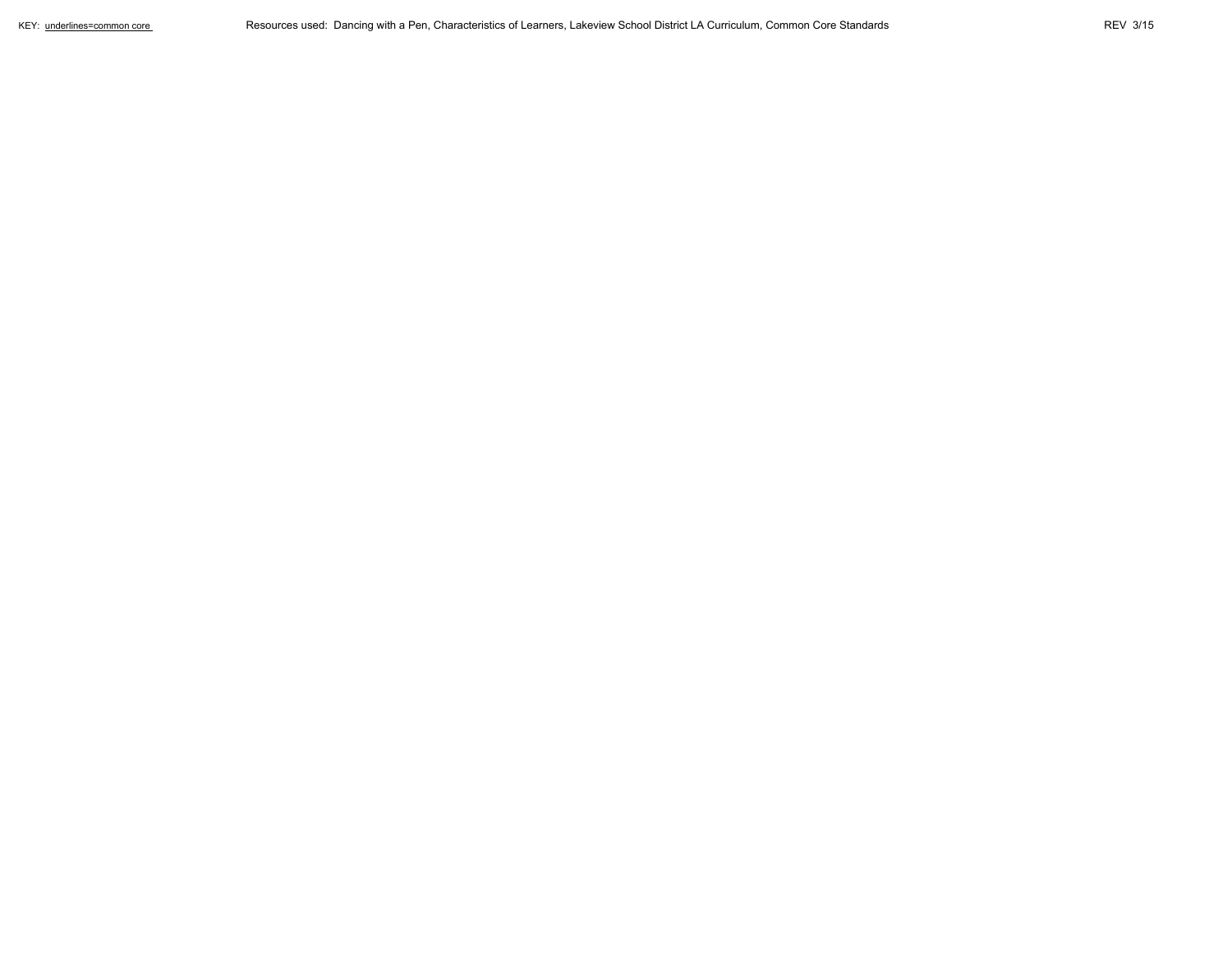#### Writing Rubric and Continuum (3rd Grade)

|                                                                                                                                                |                                                                                                                                                                                                                                                                                                                                                                                                                                                                                                                                                                                                                                                                                              | $(1-2)$                                                                                                                                                                                                                                                                                                                                                                                                                                                                                                                                                                                                                                                                                                                                                                                                                                                                                                         | (3)                                                                                                                                                                                                                                                                                                                                                                                                                                                                                                                                                                                                                                                                                                                                                                                                                                                                                                                                                                                                                |                                                                                                                                                                                                                                                                                                                                                                                                                                                                                                                                                                                                                                 |  |
|------------------------------------------------------------------------------------------------------------------------------------------------|----------------------------------------------------------------------------------------------------------------------------------------------------------------------------------------------------------------------------------------------------------------------------------------------------------------------------------------------------------------------------------------------------------------------------------------------------------------------------------------------------------------------------------------------------------------------------------------------------------------------------------------------------------------------------------------------|-----------------------------------------------------------------------------------------------------------------------------------------------------------------------------------------------------------------------------------------------------------------------------------------------------------------------------------------------------------------------------------------------------------------------------------------------------------------------------------------------------------------------------------------------------------------------------------------------------------------------------------------------------------------------------------------------------------------------------------------------------------------------------------------------------------------------------------------------------------------------------------------------------------------|--------------------------------------------------------------------------------------------------------------------------------------------------------------------------------------------------------------------------------------------------------------------------------------------------------------------------------------------------------------------------------------------------------------------------------------------------------------------------------------------------------------------------------------------------------------------------------------------------------------------------------------------------------------------------------------------------------------------------------------------------------------------------------------------------------------------------------------------------------------------------------------------------------------------------------------------------------------------------------------------------------------------|---------------------------------------------------------------------------------------------------------------------------------------------------------------------------------------------------------------------------------------------------------------------------------------------------------------------------------------------------------------------------------------------------------------------------------------------------------------------------------------------------------------------------------------------------------------------------------------------------------------------------------|--|
|                                                                                                                                                |                                                                                                                                                                                                                                                                                                                                                                                                                                                                                                                                                                                                                                                                                              | 1=With help, the student demonstrates a partial understanding of some of the skills<br>2=The students has become independent with a partial understanding of some skills                                                                                                                                                                                                                                                                                                                                                                                                                                                                                                                                                                                                                                                                                                                                        | 3=While engaged in grade appropriate tasks, the student demonstrated all grade appropriate skills.                                                                                                                                                                                                                                                                                                                                                                                                                                                                                                                                                                                                                                                                                                                                                                                                                                                                                                                 |                                                                                                                                                                                                                                                                                                                                                                                                                                                                                                                                                                                                                                 |  |
| <b>Oualities</b><br>of Writing                                                                                                                 | September-November                                                                                                                                                                                                                                                                                                                                                                                                                                                                                                                                                                                                                                                                           | <b>November-February</b>                                                                                                                                                                                                                                                                                                                                                                                                                                                                                                                                                                                                                                                                                                                                                                                                                                                                                        | <b>February-March</b>                                                                                                                                                                                                                                                                                                                                                                                                                                                                                                                                                                                                                                                                                                                                                                                                                                                                                                                                                                                              | <b>April-June</b>                                                                                                                                                                                                                                                                                                                                                                                                                                                                                                                                                                                                               |  |
| Writing<br><b>Process</b><br><i>(underlines</i>                                                                                                | <b>PLANNING</b><br>· Using visual tools for planning (brainstorming, list, web, graphic<br>organizers).<br>• Selects from a wide range of topics<br>· Organizing information during planning into sections<br>(paragraphs/chapters)<br><b>DRAFTING</b><br>• Begins to make decision to sequence a story using characters,                                                                                                                                                                                                                                                                                                                                                                    | PLANNING<br>• Is able to sequence ideas to compare and contrast.<br>• Generated topics from several areas of the curriculum based on purpose<br>• Begins to apply more than one strategy in order to generate a sequence and structure<br>ideas (characters, setting, plot, compare/contrast, sequential order, conflict/resolution)<br>Develops topic by deciding what readers are to know, think, or decide (topic, theme,<br>issue)<br><b>DRAFTING</b>                                                                                                                                                                                                                                                                                                                                                                                                                                                       | PLANNING<br>With guidance and support from adults, produce writing in which the development and organization are<br>appropriate to task and purpose.<br>• Considers their audience in making decisions about what to describe explicitly and what to leave to the<br>reader's interpretation.<br><b>DRAFTING</b><br>• Is able to sequence ideas to create conflict/resolutions<br>• Writing routinely over extended time frames (time for research, reflections, and revision(appropriate to                                                                                                                                                                                                                                                                                                                                                                                                                                                                                                                       | PLANNING<br>• Generates topics from all areas of the curriculum based on<br>purpose<br><b>DRAFTING</b><br>• Continuing to acquire the "language of the writer" (lead,<br>tone, voice, dialogue, onomatopoeia, details, story<br>language)<br><b>REVISING</b>                                                                                                                                                                                                                                                                                                                                                                    |  |
| items from                                                                                                                                     | setting, plot, sequential order)<br>• Writes routinely over a short time frame (a single sitting or a day or                                                                                                                                                                                                                                                                                                                                                                                                                                                                                                                                                                                 | • Writing routinely over extended time frame (time for research, reflection, and revision)<br>and shorter time frames (a single sitting or a day or two) for a range of discipline specific                                                                                                                                                                                                                                                                                                                                                                                                                                                                                                                                                                                                                                                                                                                     | discipline specific tasks, purpose, and audiences<br>Uses knowledge of their audience to make decisions about content, inclusions, and exclusions.                                                                                                                                                                                                                                                                                                                                                                                                                                                                                                                                                                                                                                                                                                                                                                                                                                                                 | • Rereading for audience<br><b>PROOFREADING</b>                                                                                                                                                                                                                                                                                                                                                                                                                                                                                                                                                                                 |  |
| writing<br>standards<br>rubric)                                                                                                                | · Varies vocabulary for interest, accuracy, and precision.<br>• Demonstrated personal voice in developing style<br>• Attempts the spelling of unknown words by taking risks.<br><b>REVISING</b><br>• Re-reads for meaning<br>• Revising based on need to clarify<br><b>PROOFREADING</b><br>• Checking and correcting some spelling using some resources<br>• Checking and correcting capitalization with some resources.<br>PUBLISHING/SHARING<br>• Makes choices about which pieces to take to publication and can<br>articulate reasons for the choices.<br>· Elicits feedback from intended audience.<br>• Listens objectively to other's response and makes appropriate                  | tasks<br>• Groups ideas on a topic to form paragraphs<br>· Portrays emotion through action (choice of verbs)<br><b>REVISING</b><br>Re-reading for meaning, audience and purpose<br>• Revising based on need to clarify<br>• Interacting and collaborating with others with a high level of guidance and support from<br>adults<br>Sets purpose for revision and shares draft with others to receive feedback and make<br>adjustments to improve writing<br><b>PROOFREADING</b><br>Checking and correcting spelling, capitalization, and punctuation with some resources<br>(dictionary, spell check and writing references)<br>PUBLISHING/SHARING<br>• Making choices about what pieces to take to publication and the reasons for the decisions                                                                                                                                                                | • Creates text which expresses own personality or feelings helping the reader feel a strong interaction with<br>the writer<br>• Uses knowledge of published author's style to influence own writing<br><b>REVISING</b><br>• Revising based on need to change audience, topic, purpose and/or form<br>• Demonstrate revision independently<br>• Interacting and collaborating with others with guidance and support from adults<br><b>PROOFREADING</b><br>• Checking and correcting spelling, capitalization, punctuation, and word usage, by using appropriate<br>resources (dictionary, spelling check and writing references)<br>• Uses essential words when writing.<br>PUBLISHING/SHARING<br>• Planning for and creating published piece that reflects the form, purpose, and audience.<br>With guidance and support from adults, use technology to produce and publish writing (using<br>keyboarding skills) as well as to interact and collaborate with others.                                              | PUBLISHING/SHARING<br>• Prepares an error free final copy<br>• Uses a variety of media to publish own writing                                                                                                                                                                                                                                                                                                                                                                                                                                                                                                                   |  |
|                                                                                                                                                | adjustments for future writing ideas.                                                                                                                                                                                                                                                                                                                                                                                                                                                                                                                                                                                                                                                        | • Using technology to produce and publish writing with guidance and support from adults<br>· Begins exploring writing in different genres.                                                                                                                                                                                                                                                                                                                                                                                                                                                                                                                                                                                                                                                                                                                                                                      |                                                                                                                                                                                                                                                                                                                                                                                                                                                                                                                                                                                                                                                                                                                                                                                                                                                                                                                                                                                                                    |                                                                                                                                                                                                                                                                                                                                                                                                                                                                                                                                                                                                                                 |  |
| <b>Text Type</b><br>and                                                                                                                        | <b>Narrative Texts</b><br><b>STRUCTURE</b><br>· Using temporal words to signal event order                                                                                                                                                                                                                                                                                                                                                                                                                                                                                                                                                                                                   | · Makes decisions about best genre and structure.<br>· Uses an inviting lead/introduction to draw in the reader                                                                                                                                                                                                                                                                                                                                                                                                                                                                                                                                                                                                                                                                                                                                                                                                 | <b>Narrative Texts</b><br><b>STRUCTURE</b><br>• Establishing a situation and introducing a narrator and/or characters                                                                                                                                                                                                                                                                                                                                                                                                                                                                                                                                                                                                                                                                                                                                                                                                                                                                                              | <b>Narrative Texts</b><br><b>STRUCTURE</b><br>$\bullet$ cont.                                                                                                                                                                                                                                                                                                                                                                                                                                                                                                                                                                   |  |
| <b>Purposes</b>                                                                                                                                | • Providing a sense of closure<br><b>DEVELOPMENT</b>                                                                                                                                                                                                                                                                                                                                                                                                                                                                                                                                                                                                                                         | <b>Narrative Texts</b><br><b>STRUCTURE</b>                                                                                                                                                                                                                                                                                                                                                                                                                                                                                                                                                                                                                                                                                                                                                                                                                                                                      | • Using temporal words and phrases to signal event order(e.g. litter later, after that, etc.)<br>$\bullet$ Organizing an event sequence that unfolds naturally                                                                                                                                                                                                                                                                                                                                                                                                                                                                                                                                                                                                                                                                                                                                                                                                                                                     | <b>DEVELOPMENT</b><br>cont                                                                                                                                                                                                                                                                                                                                                                                                                                                                                                                                                                                                      |  |
| (from writing                                                                                                                                  | • Recounting a well elaborated event or short sequence<br>• Includes details to describe actions, thoughts, and feeling                                                                                                                                                                                                                                                                                                                                                                                                                                                                                                                                                                      | $\bullet$ cont.<br><b>DEVELOPMENT</b>                                                                                                                                                                                                                                                                                                                                                                                                                                                                                                                                                                                                                                                                                                                                                                                                                                                                           | • Providing a sense of closure<br>• Included a beginning introducing the characters and setting                                                                                                                                                                                                                                                                                                                                                                                                                                                                                                                                                                                                                                                                                                                                                                                                                                                                                                                    | <b>Opinion Texts</b><br><b>STRUCTURE</b>                                                                                                                                                                                                                                                                                                                                                                                                                                                                                                                                                                                        |  |
| standards<br>rubric)                                                                                                                           | <b>Opinion Texts</b><br><b>STRUCTURE</b><br>• Introducing the topic or book they are writing about<br>• Providing a concluding statement or section<br>• Using linking words (e.g. because, and, also) to connect opinion<br>and reasons<br><b>DEVELOPMENT</b><br>• Supplying reasons that support the opinion<br><b>Informational/Explanatory Texts</b><br><b>STRUCTURE</b>                                                                                                                                                                                                                                                                                                                 | $\bullet$ cont<br><b>Opinion Texts</b><br><b>STRUCTURE</b><br>$\bullet$ cont<br><b>DEVELOPMENT</b><br>$\bullet$ cont<br><b>Informational/Explanatory Texts</b><br><b>STRUCTURE</b><br>$\bullet$ cont<br><b>DEVELOPMENT</b><br>$\bullet$ cont.                                                                                                                                                                                                                                                                                                                                                                                                                                                                                                                                                                                                                                                                   | • The writer uses paragraphs to separate ideas<br><b>DEVELOPMENT</b><br>• Using dialogue and description of actions, thoughts, and feelings to develop experiences and events or<br>show the response of characters to situations<br>• Creates a picture of what is happening in the reader's head to bring the story to life.<br><b>Opinion Texts</b><br><b>STRUCTURE</b><br>• Creating an organizational structure that lists reasons<br>Using linking words and phrases (e.g., because, therefore, since, for example) to connect opinion and<br>reasons<br><b>DEVELOPMENT</b><br>• Providing reasons that support the opinion                                                                                                                                                                                                                                                                                                                                                                                  | $\bullet$ cont<br><b>DEVELOPMENT</b><br>$\bullet$ cont.<br><b>Informational/Explanatory Texts</b><br><b>STRUCTURE</b><br>$\bullet$ cont<br><b>DEVELOPMENT</b><br>$\bullet$ cont.                                                                                                                                                                                                                                                                                                                                                                                                                                                |  |
|                                                                                                                                                | • Introducing a topic (using a lead)<br>• Providing a sense of closure<br><b>DEVELOPMENT</b><br>• Using facts and definition to develop points                                                                                                                                                                                                                                                                                                                                                                                                                                                                                                                                               |                                                                                                                                                                                                                                                                                                                                                                                                                                                                                                                                                                                                                                                                                                                                                                                                                                                                                                                 | <b>Informational/Explanatory Texts</b><br><b>STRUCTURE</b><br>• Introducing a topic and grouping related information together<br>Using linking words and phrases (e.g. also, another, and, more, but) to connect ideas within categories<br>of information<br>Providing a concluding statement or section<br><b>DEVELOPMENT</b><br>Including illustrations when useful in aiding comprehension<br>Developing the topic with facts, definitions, and details                                                                                                                                                                                                                                                                                                                                                                                                                                                                                                                                                        |                                                                                                                                                                                                                                                                                                                                                                                                                                                                                                                                                                                                                                 |  |
| Language<br>Conventio<br>ns<br>For<br>Narartive,<br>Opinion, and<br>Informational/<br>Explanatory<br><b>Texts</b><br>Research<br>(from writing | Demonstrate command of the conventions of standard English grammar<br>usage when writing or speak<br>$\bullet$ Form and use the simple (e.g., I walked; I walk; I will walk) verb tens<br>Demonstrate command of the conventions of standard English capitalizat<br>punctuation, and spelling when writing.<br>• Capitalize appropriate words in titles<br>· Use commas in addresses<br>· Use commas and quotation marks in dialogue<br>Use knowledge of language and it's conventions when writing, speaking<br>reading, or listening.<br>Conducting short research projects that build knowledge about a<br>topic by:<br>• Recalling information from experiences or gathering information | Demonstrate command of the conventions of standard English grammar and usage when writin<br>speak<br>· Produce simple, compound, and complex sentences<br>• Explain the function of nouns, pronouns, verbs, adjective, and adverbs<br>Demonstrate command of the conventions of standard English capitalization, punctuation, and<br>spelling when writing.<br>Use spelling patterns and generalizations (e.b. words families, position0based spellings, sylla<br>patterns, ending rules, meaningful word parts) in writing words.<br>Ise knowledge of language and it's conventions when writing, speaking, reading, or listening<br>Recognize and observe differences between the conventions of spoken and written standard<br>English<br>Participating in shared research and writing projects by:<br>• Reading a number of books on a simple topic to produce a report<br>· Recording science observations | Demonstrate command of the conventions of standard English grammar and usage when writing or speak<br>in general and their function in particular sentences<br>Form and use regular and irregular plural nouns<br>Use abstract nouns (e.g., childhood)<br>$\bullet$<br>Form and use regular and irregular verbs<br>Demonstrate command of the conventions of standard English capitalization, punctuation, and spelling when<br>writing.<br>Use conventional spelling for high-frequency and other studies words for adding suffixes<br>Consulting reference materials, including beginning dictionaries, as needed to check and correct<br>spellings.<br>Use knowledge of language and it's conventions when writing, speaking, reading, or listening.<br>Choose words and phrases for effect<br>Conducting short research projects that build knowledge about a topic by:<br>• Recalling information from experiences or gathering information from print and digital sources<br>• Taking brief notes on sources | Demonstrate command of the conventions of standard English<br>grammar and usage when writing or speak<br>• Form and use comparative and superlative adjective and<br>adverbs, and choose between them depending on what is to<br>be modified.<br>Ensure subject-verb and pronoun-antecedent agreement<br>Use coordinating and subordinating conjunctions.<br>Demonstrate command of the conventions of standard English<br>capitalization, punctuation, and spelling when writing.<br>• Forms and use possessives<br>• Use knowledge of language and it's conventions when<br>writing, speaking, reading, or listening<br>Cont. |  |
| standard<br>rubric)                                                                                                                            | from print and digital sources<br>• Taking brief notes on sources<br>• Sorting evidence into provided categories                                                                                                                                                                                                                                                                                                                                                                                                                                                                                                                                                                             | · Recalling information from experiences or gathering information from provided sources to<br>answer a question.                                                                                                                                                                                                                                                                                                                                                                                                                                                                                                                                                                                                                                                                                                                                                                                                | • Sorting evidence into provided categories                                                                                                                                                                                                                                                                                                                                                                                                                                                                                                                                                                                                                                                                                                                                                                                                                                                                                                                                                                        |                                                                                                                                                                                                                                                                                                                                                                                                                                                                                                                                                                                                                                 |  |

KEY: underlines=common core italics=standards based rubric Resources used: Dancing with a Pen, Characteristics of Learners, Lakeview School District LA Curriculum, Common Core Standards REV 3/15